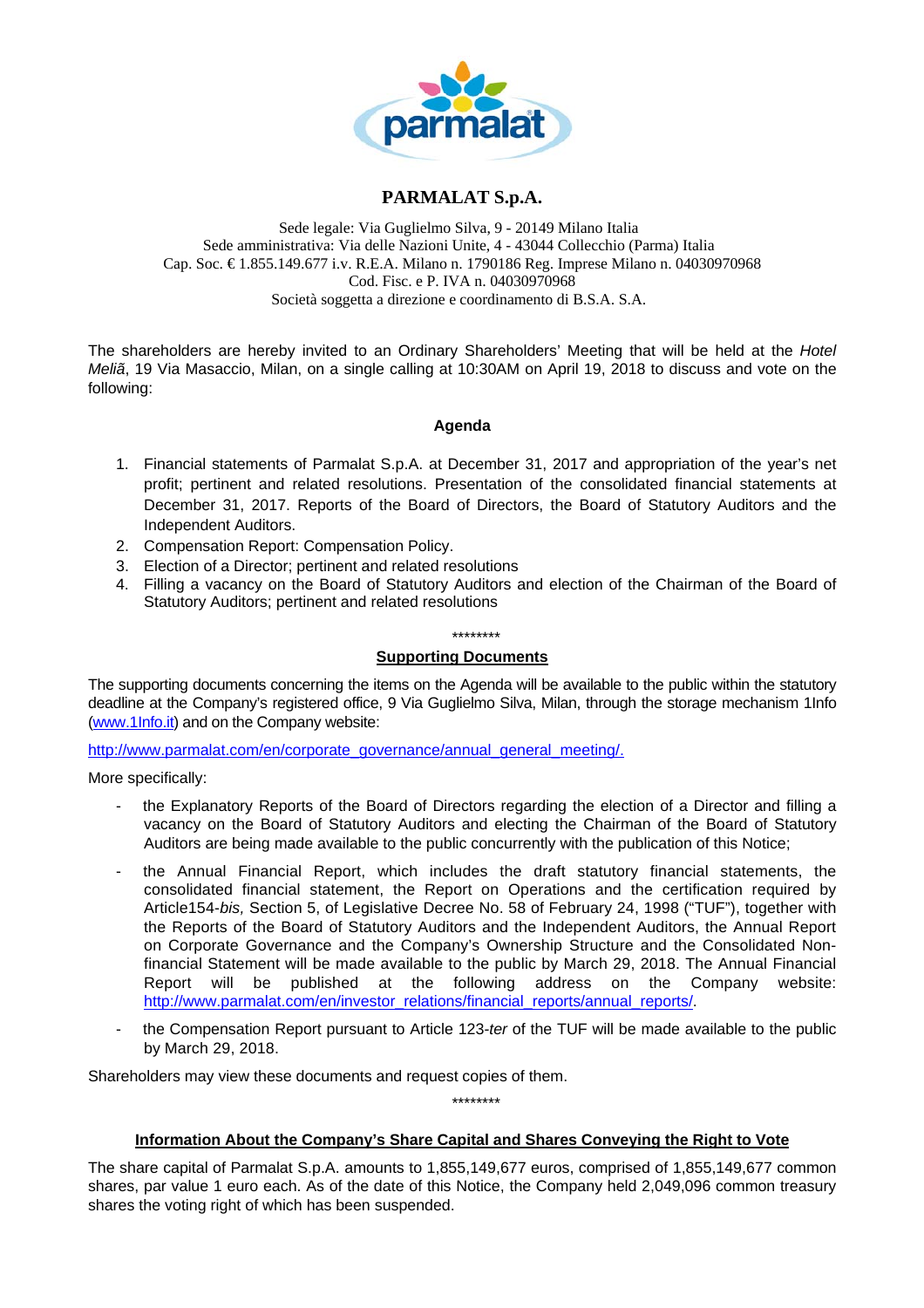

## **Right to Amend the Agenda and Submit Additional Motions**

Shareholders who, individually or jointly, represent at least one-fortieth of the share capital may request in writing, within ten days from the publication of this notice, i.e., by March 26, 2018, that the Meeting's Agenda be amended to include additional items or submit additional motions concerning items already on the Agenda, listing in their request the additional items or additional motions. Amendments are not allowed for issues with regard to which, pursuant to law, the Shareholder' Meeting is required to adopt resolutions upon a motion by the Board of Directors or based on a project or report prepared by the Board of Directors, other than those referred to in Article 125-*ter,* Section 1, of the TUF.

Requests, accompanied by the appropriate supporting documents attesting the ownership of the abovementioned equity stake, issued by intermediaries who maintain the accounting documents where the shares a recorded, must be sent in writing, including by registered letter with proof of delivery, to the Company's Registered Office at 9 Via Guglielmo Silva, in Milan, or sent to the following certified e-mail address: *parmalat\_spa@pec.parmalat.net.* 

By the final deadline for filing requests to amend the Agenda and with the same modalities, the requesting shareholders must also file a report listing the rationale for the motions regarding the new issues that are being submitted for discussion or the rationale for the additional motions concerning items already on the Agenda.

The Company shall announce any amendments to the lists of items on the Agenda of the Shareholders' Meeting or the submission of any additional motions concerning items already on the Agenda, in the same manner required for the publication of this Notice of Shareholders' Meeting, at least 15 days before the scheduled date of the Shareholders' Meeting.

Concurrently with the publication of the announcement of the amendments, the Company shall make available to the public, with the same modalities, the report prepared by the requesting shareholders, together with any comments by the Board of Directors.

#### **\*\*\*\*\*\*\*\***

### **Attendance and Representation at Shareholders' Meetings and Voting by Proxy**

Pursuant to Article 9 of the Bylaws, the eligibility to attend the Shareholders' Meeting and exercise the right to vote shall be certified by means of a communication sent to the issuer by an intermediary, in accordance with the data in its accounting records, for the benefit of the party qualified to exercise the right to vote.

The communication required pursuant to the abovementioned Article 9 of the Bylaws shall be sent by the intermediary, based on the corresponding evidence available at the close of business on the seventh stock market trading day before the scheduled date of the Shareholders' Meeting (record date: April 10, 2018). Debit or credit entries posted to the accounting records after this deadline are irrelevant for the purpose of determining the eligibility to exercise the right to vote at the Shareholders' Meeting.

Any party who is entitled to attend the Shareholders' Meeting and exercise the right to vote may choose to be represented, pursuant to law, at the Meeting by means of a written proxy granted:

 either to a proxy agent chosen by the party entitled to vote, using the proxy form available online on the website:

http://www.parmalat.com/en/corporate\_governance/annual\_general\_meeting/.

 or to Computershare S.p.A., as the Representative designated by the Company pursuant to Article135-undecies of the TUF. In this case, either the special proxy form prepared by the Designated Representative, with the Company's approval, available in electronic format, on the website http://www.parmalat.com/en/corporate\_governance/annual\_general\_meeting/ or the form that can be filled out with support instructions and submitted via internet through the abovementioned website may be used.

In any event, the original of the proxy to the Designated Representative must be delivered to the offices of Computershare S.p.A., Via Lorenzo Mascheroni n. 19 – 20145 Milan, possibly preceded by a copy sent by fax to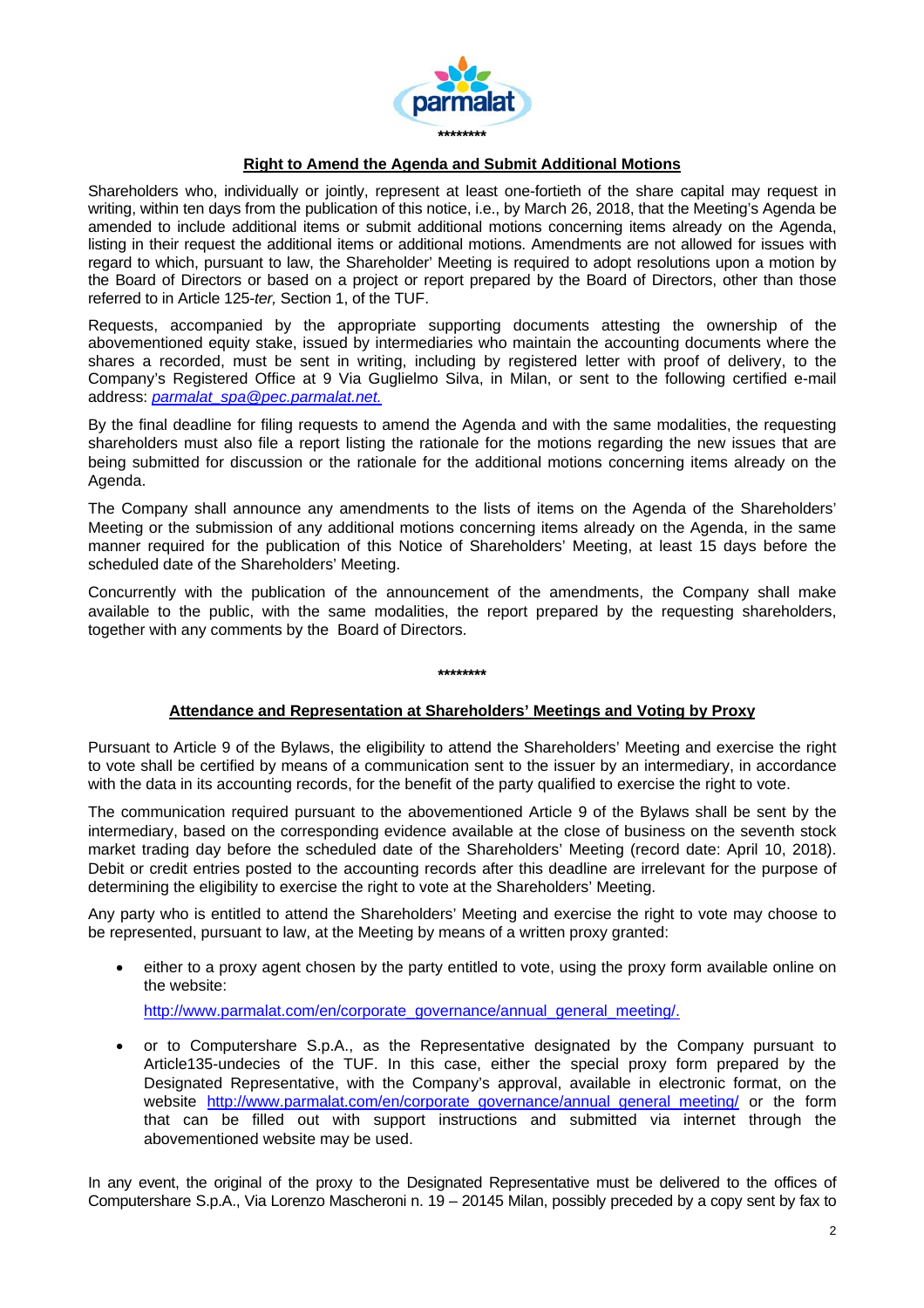

the number 02.46776850 or as an attachment to an e-mail sent to the address *parmalat@pecserviziotitoli.it*, by April 17, 2018. The proxy thus granted shall be effective only for motions for which the principal provides voting instructions. The proxy and voting instructions may be revoked within the abovementioned deadline.

If for technical reasons the proxy forms cannot be made available electronically, they will be provided upon a request made by telephone, calling the number 02.46776811.

In order to facilitate the process of verifying the powers granted to them as proxies, all those who attend the Shareholders' Meeting as representatives of shareholders or other holders of voting rights by virtue of a statutory or voluntary proxy may submit evidence of their powers by a fax sent to the number 02-46776850 or by e-mail sent to the address *parmalat@pecserviziotitoli.it*, at least one day before the date set for the Shareholders' Meeting.

**\*\*\*\*\*\*\*\***

## **Right to Submit Questions Before the Shareholders' Meeting**

Parties who are entitled to vote may submit questions about items on the Agenda even before the Shareholders' Meeting. Questions must be submitted in writing to Parmalat S.p.A., 9 Via Guglielmo Silva, 20149 Milan, or faxed to the number 02-54106944 or by filling out the form provided for this purpose on the website: http://www.parmalat.com/en/corporate\_governance/annual\_general\_meeting/.

Questions must be accompanied by the personal data of the requesting shareholder (last and first name, or company name, place and date of birth and tax I.D. number).

Only parties who can certify their share ownership on the Record Date (April 10, 2018) shall be entitled to receive an answer. To that effect, the Depository Intermediary shall be asked, even after submitting a question, to produce a specific communication, effective up to the abovementioned date, sent to the following address: *parmalat@pecserviziotitoli.it*. If a shareholder has already asked his or her Depository Intermediary to provide the communication required to be allowed to attend the Shareholders' Meeting, it shall suffice to cite in the application the reference data of the abovementioned communication provided by the intermediary or, as a minimum, the intermediary's name.

Questions received by April 16, 2018 will be answered, after determining their relevance and verifying the right of the applicant to submit them, at the Shareholders' Meeting at the latest.

The Company may provide a single answer for all questions with the same content.

**\*\*\*\*\*\*\*\*** 

## **Filling a vacancy on the Board of Statutory Auditors and Election of the Chairman of the Board of Statutory Auditors.**

Filling a vacancy on the Board of Statutory Auditors and the election of the Chairman of the Board of Statutory Auditors will be carried out in accordance with the provisions of Article 12 of the Company Bylaws, penultimate paragraph, while complying with the gender parity regulation in effect at any given time.

Because the vacancy that needs filling concerns the minority shareholders, whenever possible, the Shareholders' Meeting will vote on motions introduced by minority shareholders who, alone or together with other shareholders, hold a number of shares representing as a minimum the percentage required to file slates of candidates for election to the Board of Statutory Auditors.

To that effect, only shareholders who, alone or together with other shareholders, hold a number of shares equal in the aggregate to at least 1% of the Company's shares that convey the right to vote at Ordinary Shareholders' Meetings are entitled to file slates of candidates.

For additional information and the modalities to file motions for the election of candidates, please see the information provided in the explanatory report of the on the fourth item on the Agenda of the Shareholders' Meeting.

**\*\*\*\*\*\*\*\***